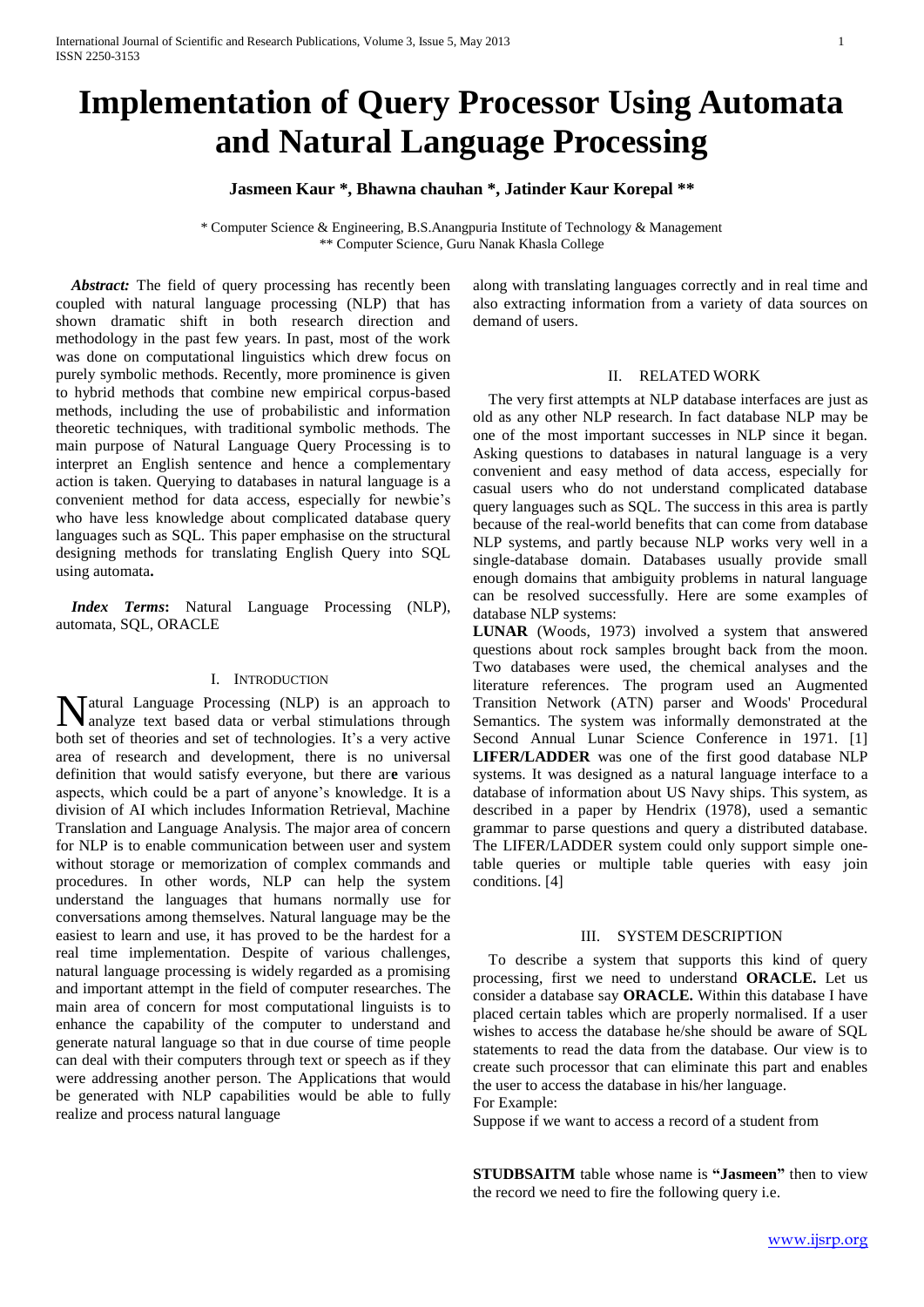**SELECT \* FROM STUDBSAITM WHERE s\_firstname='Jasmeen'?**

But a person who is not aware of such queries, will not be able to access the data from the database until he/she knows about the semantics and syntax of firing a query to the database. But by using NLP this can be done very easily.

Thus, the above query can be written as:

### **What are the details of student whose name is 'Jasmeen'**

Both the statements i.e. SQL and NLP will result in same output but being a normal person who have less knowledge about SQL can easily access the database.

#### IV. NLP SCOPE

- The natural language processing is done on Interrogative Statements; the input statement will be in English.
- Input is taken in the form of questions (wh- like where, who, whom, what etc.)
- A limited Data Dictionary is used where all possible words related to a particular system is stored.
- All the names in the input queries should be in single quotes.
- Data Dictionary used can be- STUD, G\_M\_INFO and MARKS.

| <b>STUD</b> | <b>G_M_INFO</b> | <b>MARKS</b> |
|-------------|-----------------|--------------|
| roll no     | roll no         | roll no      |
| Name        | name            | name         |
| email id    | f name          | semester no  |
| phone no    | m name          | total_avg    |
| gender      | f no            |              |
|             | blood grp       |              |
|             | m history       |              |

Fig 1 Tables used in the system

#### V. NLP ARCHITECTURE

Generally NLP has following steps  $[6]$  :-

- Morphological analysis: Individual words are analyzed into their components and non word tokens are separated from the words.
- Syntactic analysis: Linear sequences of words are transformed into structures that show how the words relate to each other.
- Semantic Analysis: The structures created by the syntactic analyzer-are assigned meanings.
- Discourse integration: The meaning of an individual sentence may depend on the sentences that precede it and may influence the meanings of the sentences that follow it..
- Pragmatic Analysis: The structure representing what was said is reinterpreted to determine what was actually meant

The system includes the following modules:

- GUI: Designing the front end or the user interface where the user will enter the query in Natural Language.
- Parsing: Derives the Semantics of the Natural Query given by the user and parses it in its technical form
- Query Generation: After the successful parsing of the statement given by the user, the system generates a query against the user statement in SQL and further gives it to the back end database.
- Data Collection: This module collects the output of the SQL statement and places it in the User Interface Screen as a result form.



Fig 2 Stages in Natural Language Interpretation Process<sup>[6]</sup>

#### VI. AUTOMATA

An automaton is the study of mathematical model of computing called [abstract machines](http://en.wikipedia.org/wiki/Abstract_machine) or the computational problems that can be solved using them. An Automaton means "self-acting".



Fig 3 A simple Automata

The figure above illustrates a [finite state machine,](http://en.wikipedia.org/wiki/Finite_state_machine) which belongs to one well-known variety of automaton. This automaton consists of

- [States\(](http://en.wikipedia.org/wiki/State_(computer_science))represented in the figure by circles)
- Transitions (represented by arrows)

As the automata encounter a symbol of input, it jumps to a particular state that is fixed. Every time the same input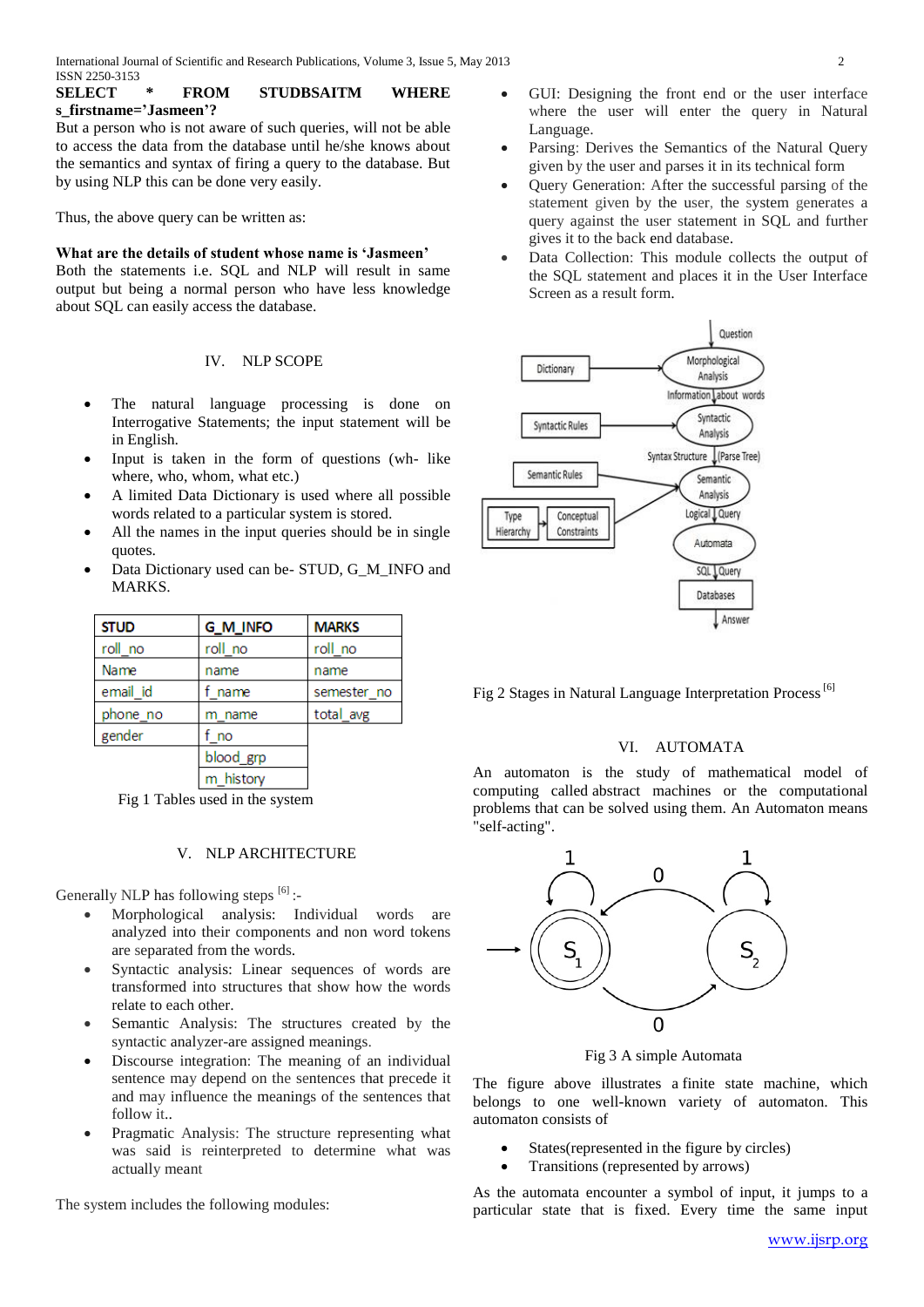encounters on the particular state it will reflect the same transition (or jump), according to its transition function (which takes the current state and the recent symbol as its inputs).

It does play a major role in [theory of computation,](http://en.wikipedia.org/wiki/Theory_of_computation) [compiler](http://en.wikipedia.org/wiki/Compiler_design)  [design,](http://en.wikipedia.org/wiki/Compiler_design) [artificial intelligence,](http://en.wikipedia.org/wiki/Artificial_intelligence) [parsing](http://en.wikipedia.org/wiki/Parsing) and [formal verification.](http://en.wikipedia.org/wiki/Formal_verification)

Hence, A deterministic finite automaton M is a 5[-tuple,](http://en.wikipedia.org/wiki/N-tuple)  $(Q, \Sigma, \Sigma)$ 

 $δ$ , q<sub>0</sub>, F), consisting of

- a finite set of [states](http://en.wikipedia.org/wiki/State_(computer_science)) (Q)
- a finite set of input symbols called the [alphabet](http://en.wikipedia.org/wiki/Alphabet_(computer_science))  $(\Sigma)$
- a transition [function](http://en.wikipedia.org/wiki/Function_(mathematics))

$$
(\delta: Q \times \Sigma \to Q)
$$

- an initial state ( $q_0 \in Q$ )
- a set of final [states](http://en.wikipedia.org/wiki/Finite_state_machine#Accept_state) ( $F \subseteq Q$ )

For e.g.-

Let us consider a automata ending with ab below is the figure illustrating the Finite state machine



Fig 7 An automata ending with ab

for above example, we have  $M(Q, \Sigma, \delta, q_0, F)$ 

 $= M({q0,q1,q2}, {a,b}, \delta, {q0}, {q2})$ 

Thus, all the strings except strings ending with ab will be rejected.

And hence we will use the same process to determine the keyword user is entering if the keyword matches the input symbol of a state then it moves to the next state otherwise it remains on that particular stage itself.

If at the end we reach the final state that means correct question has been asked.

# VII. PROCESS INTRODUCTION

Firstly, the English input is checked by the NLP, then an automata matches table and attribute names and joins up tables if the query involves more than one table. After that the postprocessor can construct the resulting SQL query and output it.



Fig 6 An architecture of System

#### **"What is student name with marks greater than '800'? "** is processed by the system as given below.

- The statement is checked through NLP for its technical correction
- The automata then attempts to find whether the question asked is appropriate according to the data dictionary we have.
- This sentence will only have one possible SQL query, so only one result is returned:

## **SELECT NAME FROM STUD WHERE TOTAL\_AVG > 800**

The query is an SQL query.

Translating from one language to another always requires some kind of parsing. Parsing is the process of identifying structure in data. It determines whether the input data has some predetermined structure and respond accordingly.

## VIII. PROPOSED ALGORITHM

- 1. NLP Processing
- 2. Tokenization (scanning)
	- a. Split the Query in tokens
	- b. Pass the tokens to automata
- 3. Extract patterns using automata
- 4. Check for the articles and connectors and ignore them
- 5. Replace matching keyword with proper attribute names
- 6. Map value for identified attribute and corresponding table
- 7. Transform it into SQL

Let us consider the above example then the algorithm will work as follows:

- Input :- **"What is student name with marks greater than 800"**
- NLP Processing will check for any mistake in question forming
- Input is passed through following Automata



Fig 8 Query Processor Automata Module

And the generation of query by dividing it into tokens and then passing it through the automata in Fig 8 will result in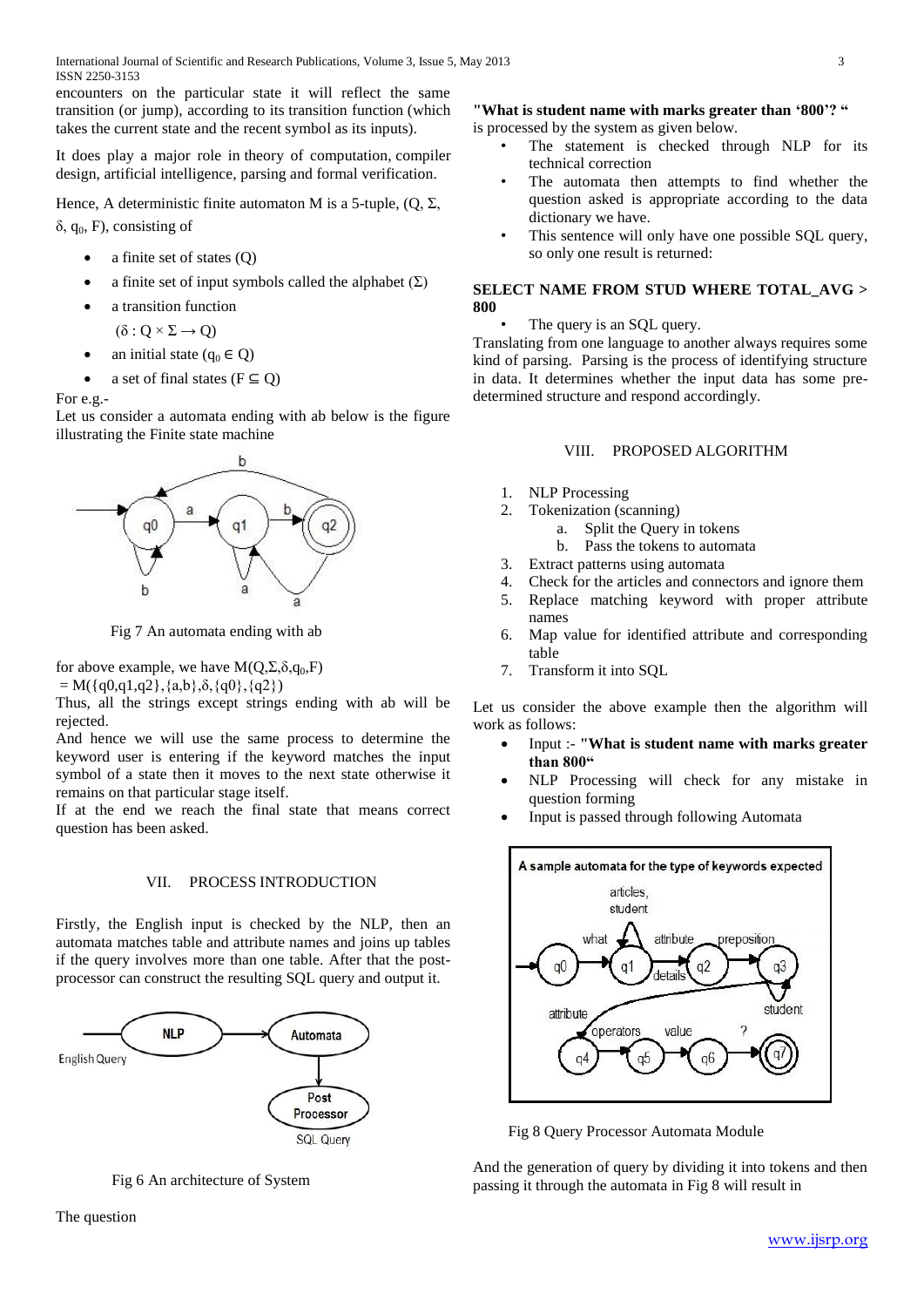

# Fig 9 Query Processor Automata Module Implementation

Similarly, automata for related places of articles and connectors are established and we can obtain SQL query easily.

# IX. RESULTS

Hence using the above mentioned algorithm a normal query can result in corresponding SQL query. The interface developed is shown below:-

We have 2 textboxes

- 1- To Enter English Query
- 2- To display corresponding SQL query

Steps to be followed:-

- Write the English query in front of Enter Question Label
- Click on Generate Query Button
- The resultant SQL query will be displayed in the next textbox
- If any non matching keywords or erroneous query is questioned then a Message box for "Not able to read it" is displayed

Screenshot-1

| i-Form1               |                                                                                                                                                                                  | $-1$               |
|-----------------------|----------------------------------------------------------------------------------------------------------------------------------------------------------------------------------|--------------------|
|                       |                                                                                                                                                                                  |                    |
|                       | <b>Open Source Query Processor</b>                                                                                                                                               |                    |
|                       |                                                                                                                                                                                  |                    |
| <b>Enter Question</b> | what is the student id with marks '200'?                                                                                                                                         |                    |
|                       | Generate Query                                                                                                                                                                   |                    |
| Resultant Sql Query   | select id from student where marks= 200                                                                                                                                          |                    |
|                       | Sequel Language processor                                                                                                                                                        |                    |
| 習<br>ķ                | Desktop $\stackrel{98}{\longrightarrow}$ $\stackrel{10}{\parallel}$ $\stackrel{10}{\oplus}$ and $\stackrel{108}{\oplus}$<br>四<br>$\blacksquare$ $\blacksquare$<br>lo<br>$\omega$ | 2141<br>20-12-2012 |



|                            | <b>Open Source Query Processor</b>                                                            |
|----------------------------|-----------------------------------------------------------------------------------------------|
| <b>Enter Question</b>      | what are the details of student having marks greater than '200' and subject is not 'science'? |
|                            | Generate Query                                                                                |
| <b>Resultant Sql Query</b> | select * from student where marks > 200 and NOT subject= science                              |
|                            |                                                                                               |

# X. FUTURE ENHANCEMENTS

- More new automata implementations can be added to it to increase its efficiency.
- So far, this system considers selection and a few simple aggregations. The next step of the research is, to accommodate more complex queries
- Somewhere to control a big database is difficult